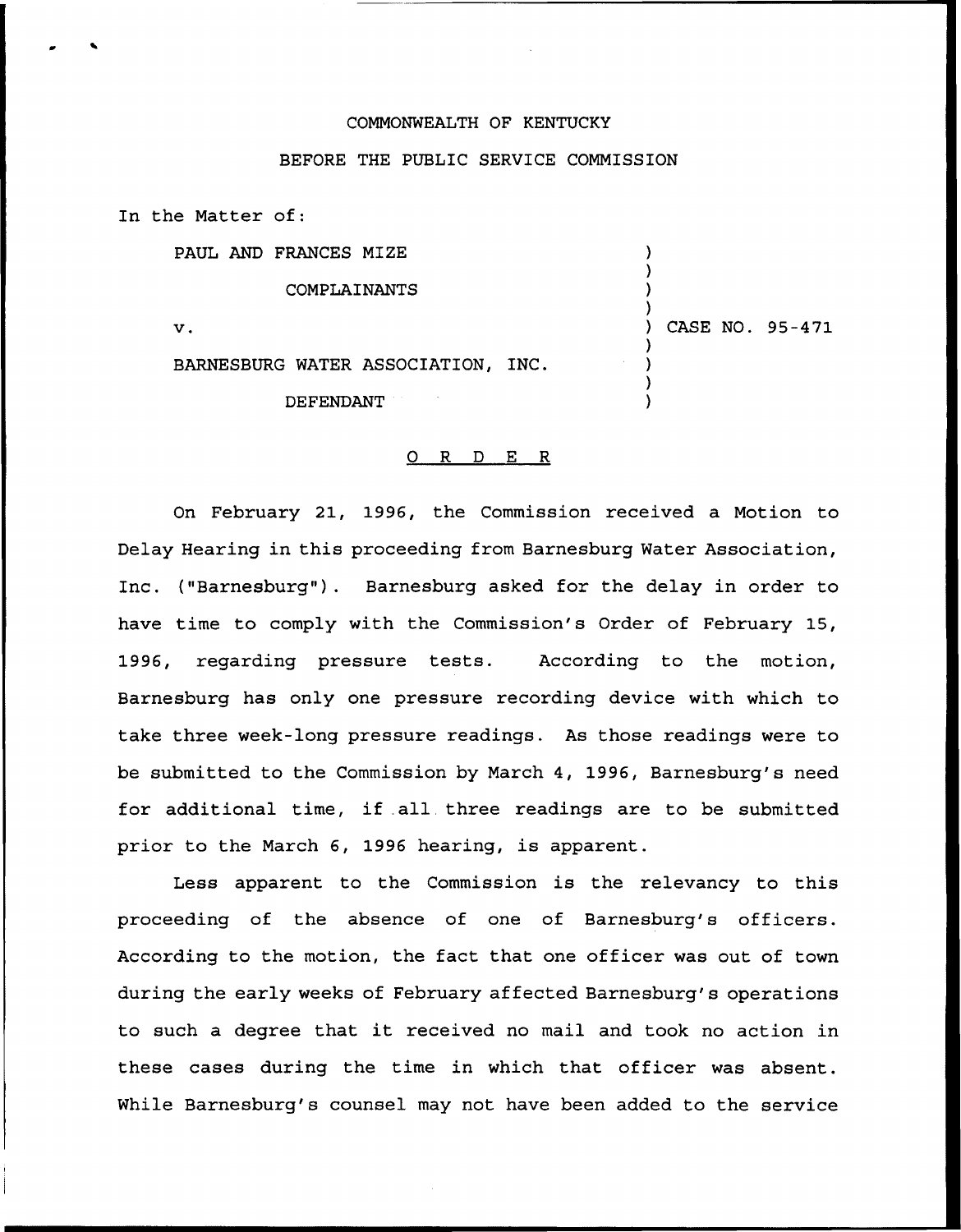list in this proceeding until January 31, 1996, Barnesburg itself has been properly served by the Commission with all Orders since this case was initiated. Furthermore, Barnesburg's counsel has been aware of this proceeding for some time as he filed an Answer to an Order of the Commission on behalf of his client on November 6, 1995.

The only relevant fact contained in Barnesburg's Motion to Delay Hearing is thus, due to the fact it only has one pressure recording device, that it needed three full weeks from the receipt of the Commission's February 15, 1996 Order to comply with that Order. Barnesburg should thus be given until March 18, 1996 to provide the Commission with a pressure recording chart showing the actual 24-hour continuously measured pressure available to the Complainants at their meter. This is an additional two weeks. The hearing should be delayed accordingly. There is nothing in the motion to support Barnesburg's request to delay the hearing until "at least March 27, 1996."

IT IS THEREFORE ORDERED that:

1. Barnesburg's Motion to Delay hearing is granted in part.

2. The hearing scheduled for March 6, 1996 is delayed until March 20, 1996, at 9:00 a.m., Eastern Standard Time, in Hearing Room 1 of the Commission's offices at 730 Schenkel Lane, Frankfort, Kentucky. This case will still be heard simultaneously with Cases No.  $95-468^1$  and No.  $95-469.^2$ 

 $-2-$ 

 $\ddot{\mathbf{r}}$ Case No. 95-468, Mr. and Mrs. James Howard Mize, Jr. v. Barnesburg Water Association, Inc.

 $\mathbf 2$ Case No. 95-469, Juanita Aliene Mize v. Barnesburg Water Association, Inc.